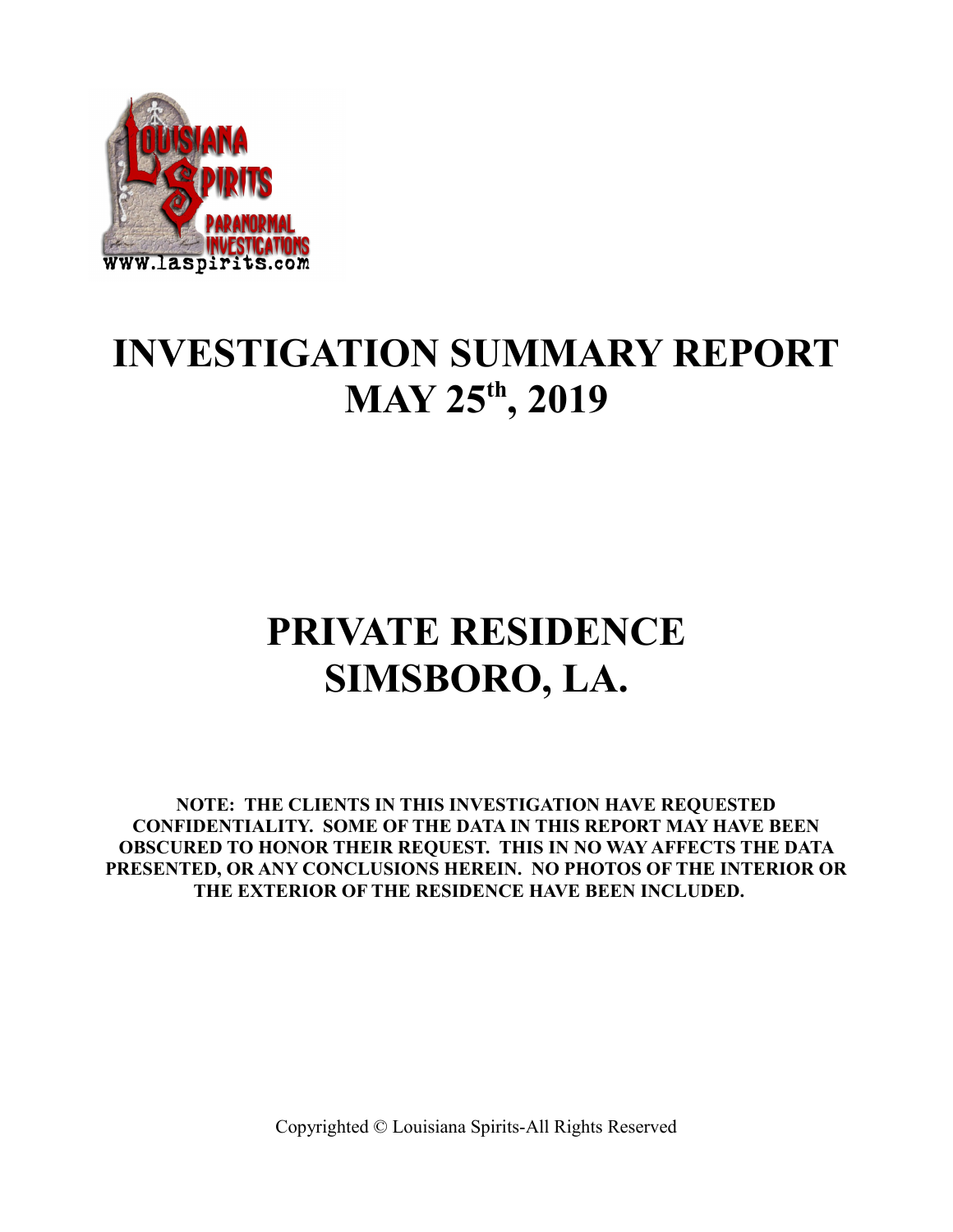# **HISTORY**

The client family lives in this apartment complex. There is reported activity from an apartment upstairs, also, but this has not been investigated.

## **EXPERIENCES**

The primary reports of unusual activities stem from two small children, a two year old, and a four year old. They often wake up screaming, and the four year old says he sees an orange monster. There is a picture that is said to fall from the wall, and then land across the room

## **INVESTIGATION**

DATE OF INVESTIGATION: May 25, 2019

PARTICIPANTS: BESS MAXWELL,KIRK CORMIER, AND CONNIE WILLIAMSON

EQUIPMENT: Digital Cameras, Infrared cameras and DVR system, Digital audio recorders, Ion Counters, P-SB7 Spirit Box, Infra-sound detection equipment, Digital thermometers, Various EMF meters including Tri-Fields, Motion detectors including geophone and laser grid systems, Ovilus interactive voice communications device, and and digital sound recorders.

INVESTIGATION: At the time and places tested, no anomalous photos were taken. No data was noted on video. Nothing unusual was detected by laser grid or geophone. No high EMF fields from AC current were found in any location likely to result in prolonged exposure, although there are some areas of high EMF fields from wiring. No anomalous hot spots or cold spots were noted. No anomalous motions were noted. One standard EVP voices was recorded. About two recordings were noted of words formed by the P-SB7.

PERSONAL EXPERIENCES: None noted.